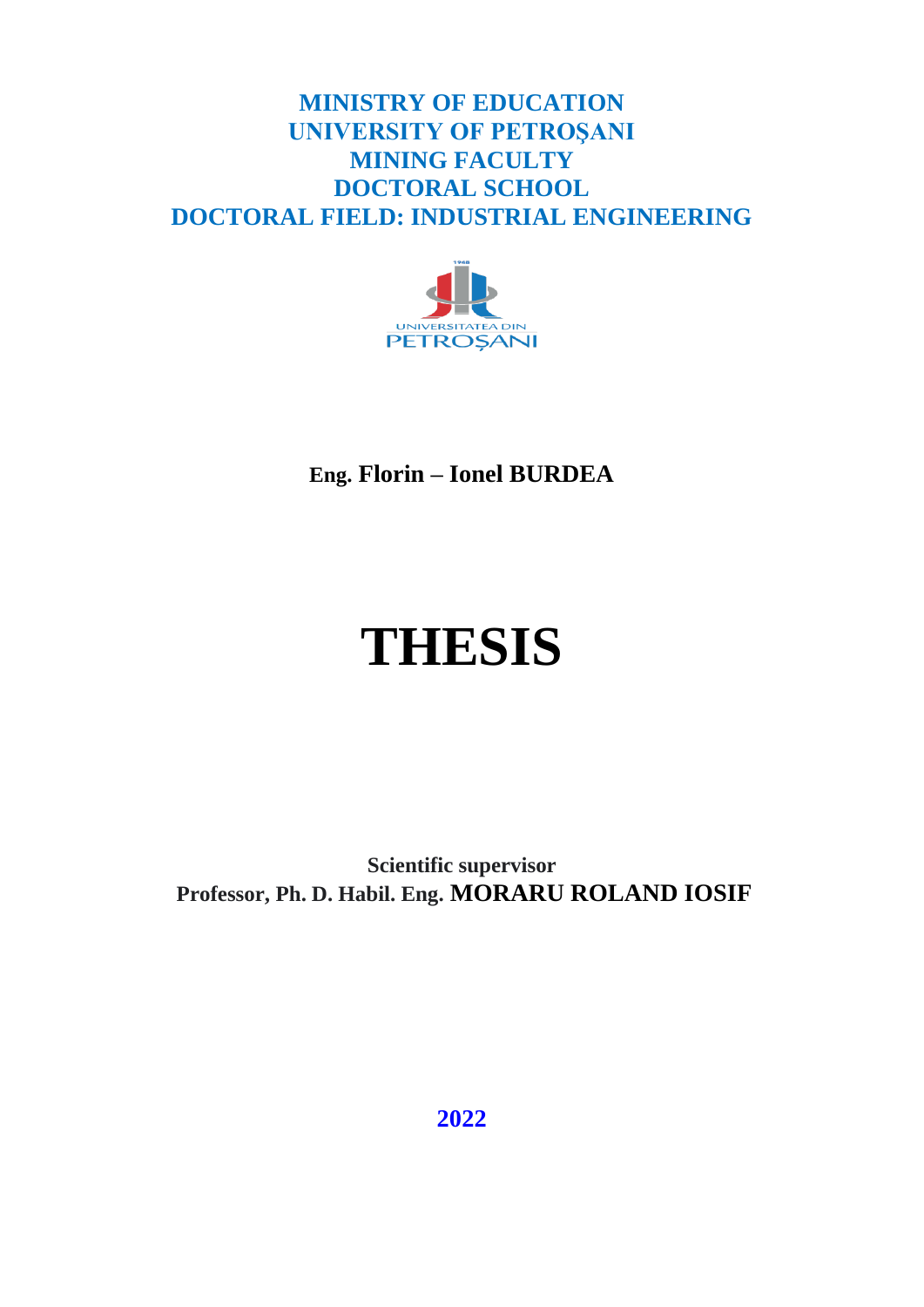## **MINISTRY OF EDUCATION UNIVERSITY OF PETROŞANI MINING FACULTY DOCTORAL SCHOOL DOCTORAL FIELD: INDUSTRIAL ENGINEERING**



**Eng. Florin – Ionel BURDEA**

## **THESIS**

## **Optimization of the major risk management system specific to critical infrastructures in the field of civil explosives**

## **SUMMARY**

**Scientific supervisor Professor, Ph. D. Habil. Eng. MORARU ROLAND IOSIF**

> **PETROŞANI - 2022 -**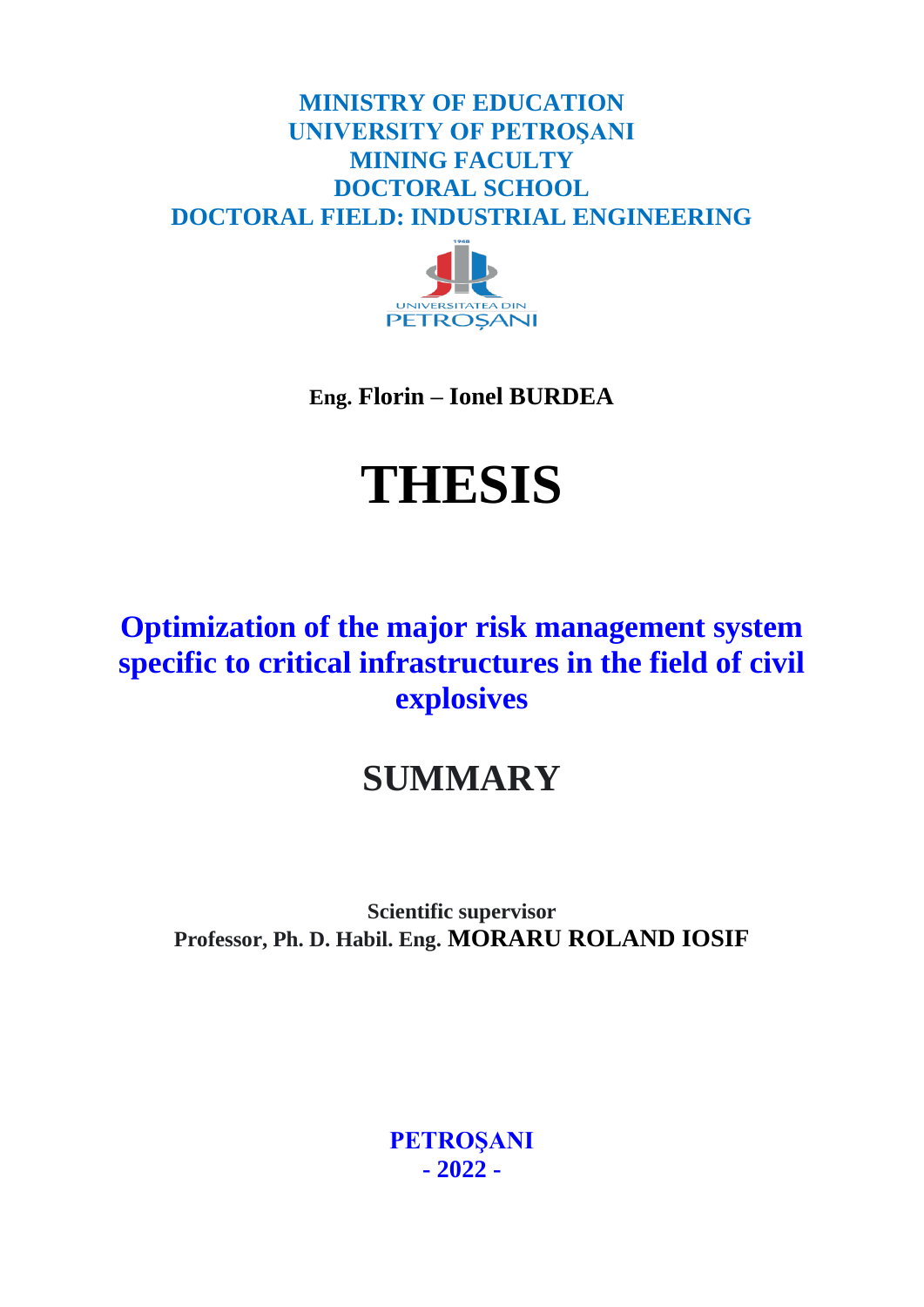## **CONTENT**

| $\boldsymbol{4}$                                                                                  |
|---------------------------------------------------------------------------------------------------|
| 9                                                                                                 |
| 11                                                                                                |
| 12                                                                                                |
| 14                                                                                                |
| I.1. Research context and motivation. The topicality, the necessity and the importance of         |
| 14                                                                                                |
| 17                                                                                                |
| I.3. The logic of research development and the brief description of the structure and             |
| 18                                                                                                |
| 18                                                                                                |
| 20                                                                                                |
| 22                                                                                                |
| CHAPTER 1.- Analysis of the regulatory legislative framework related to the                       |
| 23                                                                                                |
| 23                                                                                                |
| 23                                                                                                |
| 26                                                                                                |
| 27                                                                                                |
| 28                                                                                                |
| 28                                                                                                |
| 28                                                                                                |
| 28                                                                                                |
| 30                                                                                                |
| 30                                                                                                |
| 31                                                                                                |
| 31                                                                                                |
| 31                                                                                                |
| 31                                                                                                |
| 32                                                                                                |
| 1.2.2.9. Modification of installations, locations or storage areas<br>33                          |
| 33                                                                                                |
| 1.3. Specific regulations in the field of explosives for civil use<br>34                          |
| <b>CHAPTER 2 - Current status of the conceptual and methodological framework</b><br>35            |
| for addressing critical infrastructures in the field of civil explosives<br>35                    |
| 35<br>2.1.1. Conceptual limitations: Definition, resilience, identification criteria              |
| 2.1.2. Typologies of risk elements related to critical infrastructures<br>37                      |
| 2.1.3. National infrastructures. Framing critical infrastructure in the field of explosives       |
| 40                                                                                                |
| 42                                                                                                |
| 42                                                                                                |
| 42<br>2.2.2. Classification of explosive substances according to legislation                      |
| 43                                                                                                |
| 43                                                                                                |
| 46                                                                                                |
| 2.2.6. Classification of dangerous goods in class 1 - explosive substances in risk                |
| compatibility groups<br>in<br>accordance<br>with<br>United<br>categories<br>and<br><b>Nations</b> |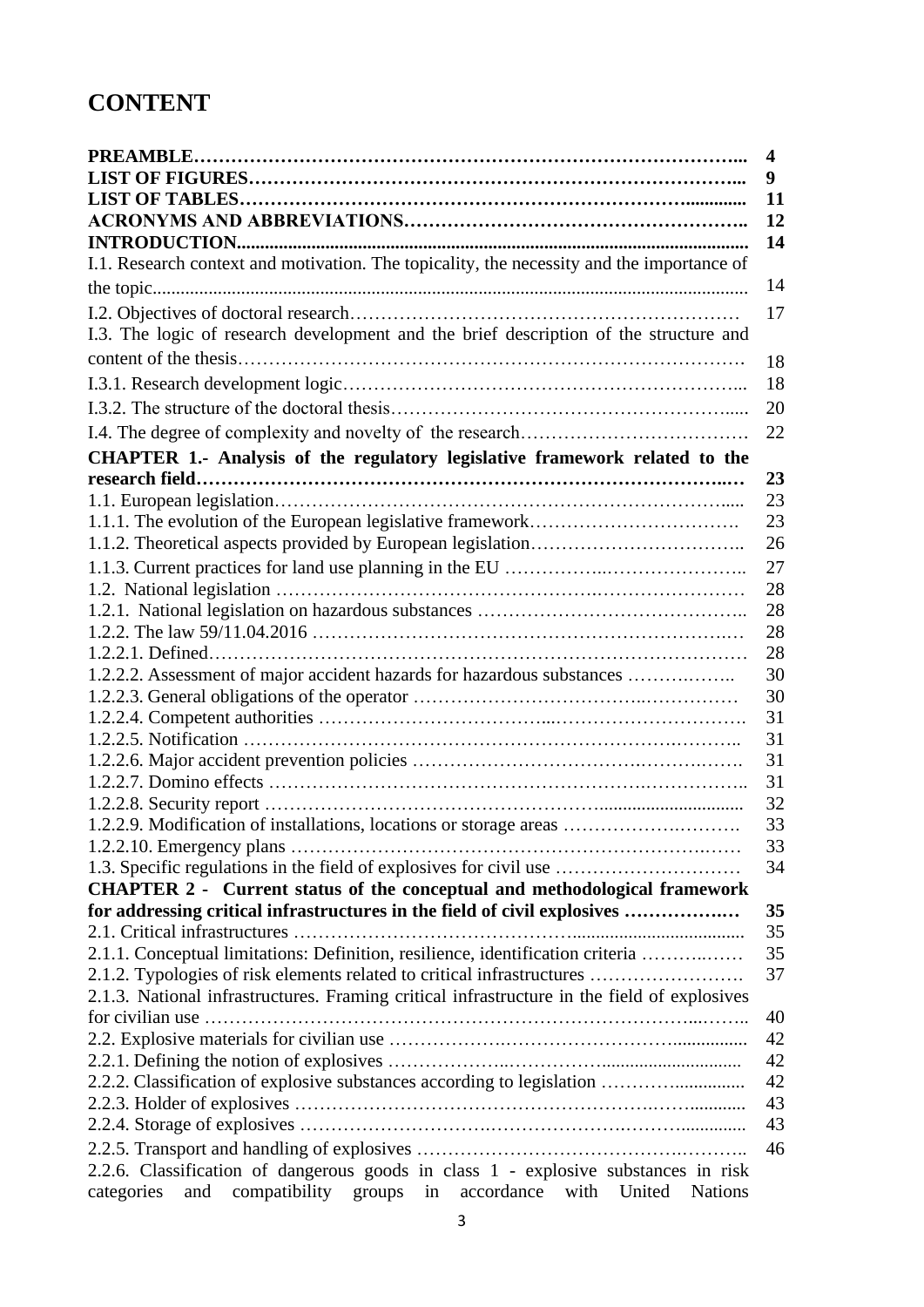| Recommendation Decision 197/2016 on the establishment of conditions for placing on     |    |
|----------------------------------------------------------------------------------------|----|
|                                                                                        | 47 |
| 2.2.7. Different types of explosives and means of initiation and ignition that can be  |    |
| stored and transported jointly to the holder according to Law 126/1995                 | 48 |
|                                                                                        | 49 |
| 2.2.9. Composition, use, characteristics and classification of explosive substances    | 49 |
|                                                                                        | 49 |
|                                                                                        | 50 |
|                                                                                        | 51 |
|                                                                                        | 51 |
|                                                                                        | 54 |
| CHAPTER 3 - Current state of knowledge in the field of quantitative analysis of        |    |
|                                                                                        | 56 |
| 3.1. Approach based on the study of explosion resistant structures                     | 56 |
| 3.2. Approach based on the severity of the effects of the explosion                    | 57 |
|                                                                                        | 57 |
| 3.4. Dynamics of explosion propagation in the air and underground environment          | 60 |
|                                                                                        | 62 |
|                                                                                        | 62 |
|                                                                                        | 62 |
|                                                                                        | 63 |
|                                                                                        | 63 |
| 3.7. Approach based on the evaluation of the system according to its components        | 64 |
|                                                                                        | 66 |
| CHAPTER 4 - Eventual analysis of accident scenarios for explosive storage              |    |
| infrastructures and logical model of accident sequences. elaboration of explosion      |    |
| scenarios                                                                              | 70 |
| Eventual analysis of accident scenarios for explosives production / storage<br>4.1     |    |
|                                                                                        | 70 |
|                                                                                        | 70 |
| 4.1.2. Systematic identification of direct causes of ignition and explosion            | 72 |
|                                                                                        | 73 |
|                                                                                        | 74 |
|                                                                                        | 74 |
|                                                                                        | 75 |
|                                                                                        | 75 |
|                                                                                        | 76 |
| 4.1.3. Inventory and systematization of security measures applicable to the prevention |    |
|                                                                                        | 76 |
|                                                                                        | 76 |
|                                                                                        | 76 |
|                                                                                        | 78 |
|                                                                                        | 78 |
|                                                                                        | 79 |
|                                                                                        | 79 |
| 4.2. The logical model of accidental sequences. Development of explosion scenarios     | 80 |
| 4.2.1. Identification of possible triggers and specific safety measures                | 80 |
| 4.2.2. Graphic presentation of event trees and accident scenarios / sequences          | 82 |
| 4.2.2.1. Type D1 Trigger Factor and Crash Sequence Tree - Incompatible Explosives      | 83 |
| 4.2.2.2. Event Tree and Accident Sequences for Type D5 Trigger - Explosions in the     |    |
|                                                                                        | 84 |
| 4.2.3. Analysis and evaluation of tree of events specific to accident sequences        | 85 |
|                                                                                        |    |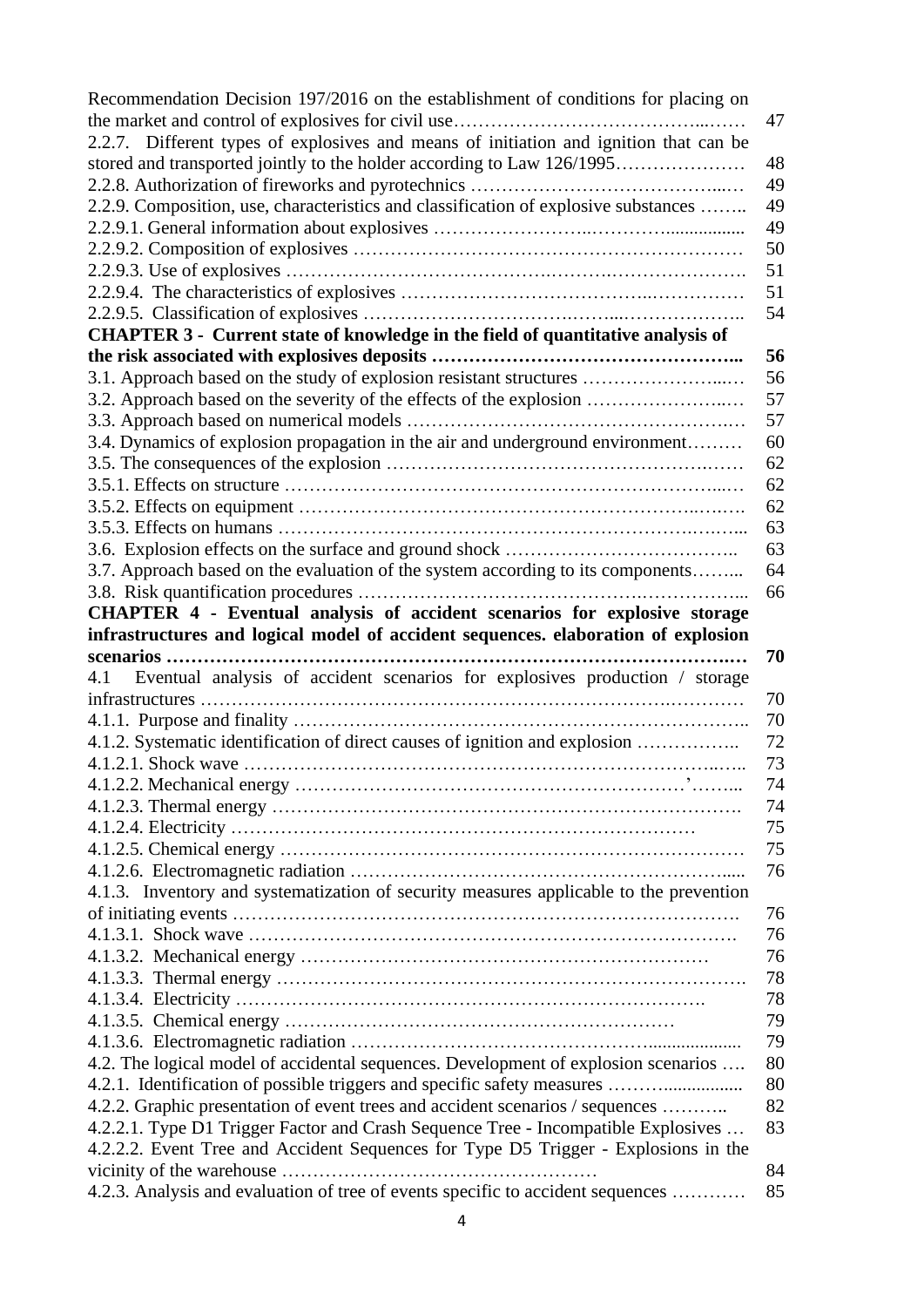| CHAPTER 5 -Experimental research on the risk of explosion generated by                     |                   |
|--------------------------------------------------------------------------------------------|-------------------|
| explosives for civilian use in industrial sites for the storage of explosives              | 88                |
| 5.1. Methodology for analysis, assessment and classification of major accident hazards     |                   |
| (explosion) in case of explosive deposits, possible effects and delimitation of emergency  |                   |
|                                                                                            | 88                |
| 5.1.1. Assessing the probability of an explosion and quantifying the consequences          | 88                |
| 5.1.2. Analysis of possible effects of the explosion, emergency planning areas             | 92                |
| 5.2. Comparative analysis of the risk of explosion generated by explosives for civil use   |                   |
|                                                                                            | 98                |
|                                                                                            | 98                |
| 5.2.2. Design and development of methodology working tools. Identification of safety       |                   |
| measures and hazardous substances for the analyzed sites. Preparation of                   |                   |
|                                                                                            | 99                |
|                                                                                            | 100               |
| 5.2.4. Comparative analysis of the risk of explosion generated by explosives for civil use |                   |
|                                                                                            | 101               |
| <b>CHAPTER 6 - Substantiation, development and validation of the specialized</b>           |                   |
| computer application Resicex of the explosion risk management system specific to           |                   |
| critical infrastructures in the field of explosives for civil                              |                   |
| use                                                                                        | 105               |
|                                                                                            | 105               |
|                                                                                            | 106               |
| 6.3. Presentation of the installation method, work steps and functional steps of the       |                   |
|                                                                                            | 107               |
|                                                                                            | 107               |
|                                                                                            | 109               |
|                                                                                            | 115               |
|                                                                                            | 115               |
|                                                                                            | 115               |
| <b>CHAPTER 7 - Conclusions, contributions and future research directions </b>              | 121               |
|                                                                                            | 121               |
|                                                                                            | 125<br>128        |
|                                                                                            |                   |
|                                                                                            | <b>130</b><br>137 |
| A 1.1. Event Tree and Accident Sequences for Type D2 Trigger Factor - Vehicle              |                   |
|                                                                                            | 137               |
| A 1.2. Event tree and crash sequences for trigger type D3 - Plane crash                    | 138               |
| A 1.3. Event tree and crash sequences for type D4 trigger - Earthquake                     | 139               |
| A 1.4. D6 Trigger Tree Event and Crash Sequences - Impact Sensitive Explosives             | 140               |
| A 1.5. D7 Trigger Tree Event and Crash Sequences - Friction Sensitive Explosives           | 141               |
| A 1.6. D8 Trigger Tree Event and Accident Sequence Tree - Atmospheric Surges,              |                   |
|                                                                                            | 142               |
| A 1.7. Event Tree and Accident Sequences for Type D9 Trigger Factor - Sparks Due to        |                   |
|                                                                                            | 143               |
| A 1.8. Event tree and crash sequences for D10 trigger - Static electricity                 |                   |
|                                                                                            | 144               |
| A 1.9. Event Tree and Accident Sequence for Trigger Factor D11 - Chemical Instability      | 145               |
| A 1.10. Event tree and accident sequences for trigger factor D12 - Contact with            |                   |
|                                                                                            | 146               |
| A. 1.11. Trigger Factor and Event Sequence Tree for D13 - Electro-Explosive Devices        | 147               |
| A 1.12. Event Tree and Trigger Sequences for Trigger Factor D14 - Fire Outside             | 148               |
|                                                                                            |                   |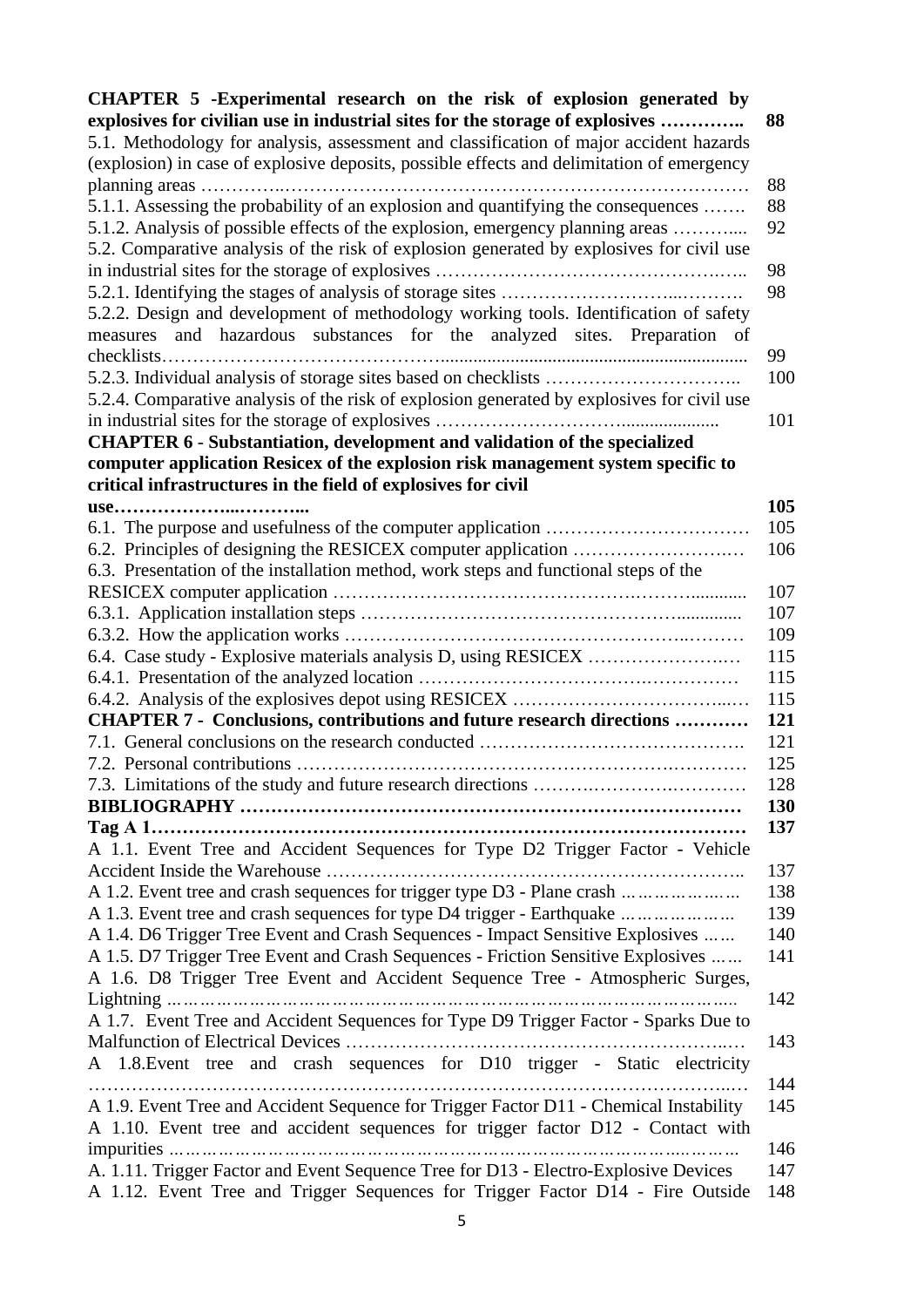| A 1.13. Event tree and crash sequences for trigger factor D15 - Indoor fire   | 149 |
|-------------------------------------------------------------------------------|-----|
| Tag A 2 – Centralized table of inventory of safety measures - Warehouses A-G  | 150 |
| Tag A 3- Checklist - Matrix of conformity assessment results for A-G          |     |
|                                                                               | 168 |
| Tag A 4 - Centralized inventory table of substances stored in warehouses A-G  | 172 |
| Tag A 5- Centralized tables of comparative analysis of explosive deposits 175 |     |
| Tag A 6 - CASE STUDY FIGURES - Presentation of crash sequences and event      |     |
| trees in the RESICEX application for D2 - D15 triggers as screenshots         | 206 |
|                                                                               | 218 |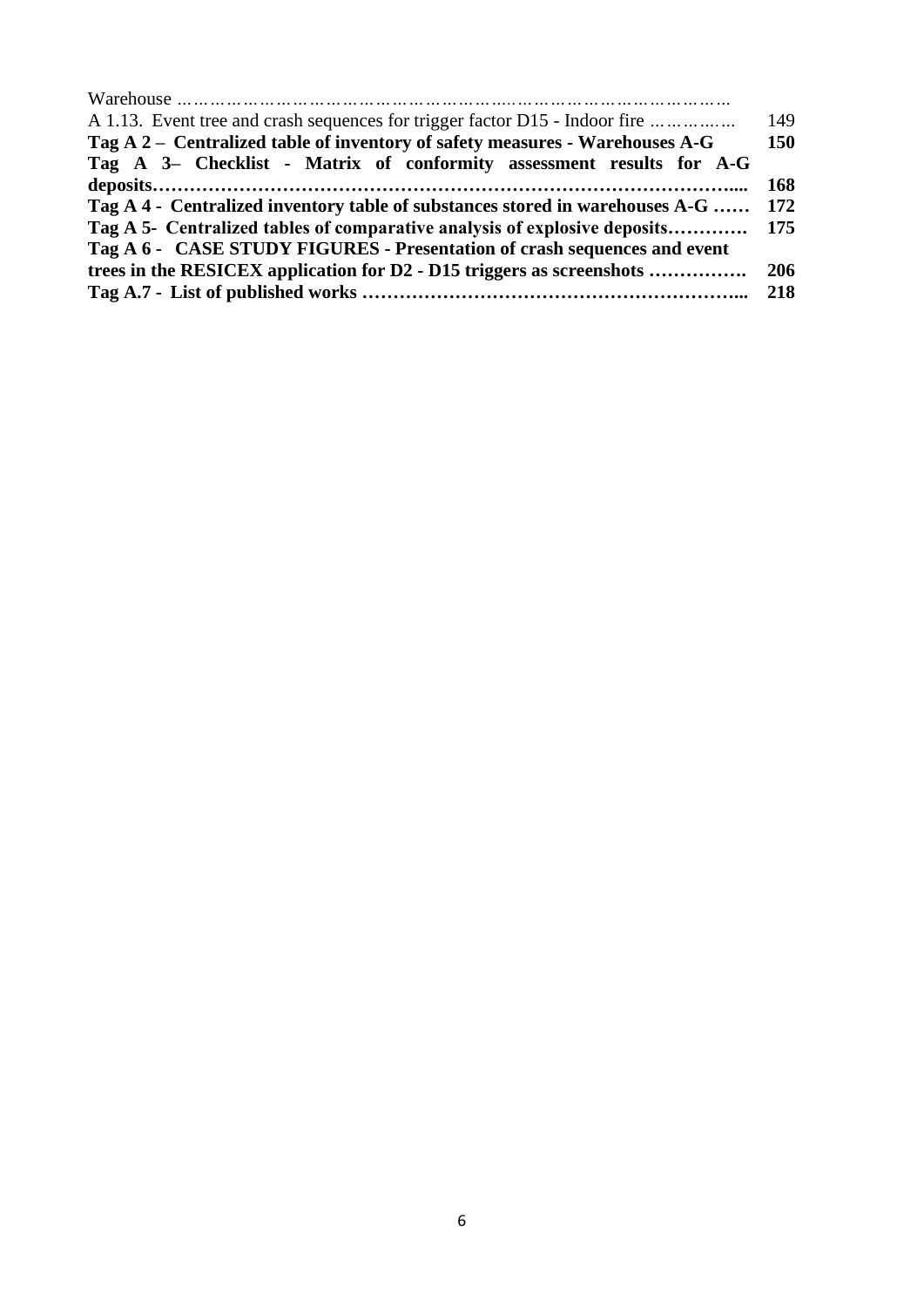#### **1. Research context and motivation. The topicality, the necessity and the importance of the topic**

This doctoral thesis is the result of a scientific research project designed and conducted based on the author's experience, bibliographic studies, theoretical and applied research carried out during the doctoral internship. The approach to the research topic reflects the author's affinity for the operational environment and "industrial security", his constant concern for adapting to changes that generate various problems that occur at a fast pace and are often solved by multidisciplinary technical solutions. the normative-legislative compliance imposed by the rhythm in which the technical and organizational procedures are carried out in the industrial units, due to the uniqueness of the competences of the human factor and the mode of action of the hazardous flows. The long practical experience in the field of occupational safety and health in various organizations with presumed high risk, the author's interaction with exceptional specialists in technical and managerial fields, cultivated the technical-applied intelligence of creative and constructive type of the thesis author, giving him the ability to to understand that "potential dangers" require the use of systemic, systematic and flexible approaches.

From the perspective of the doctoral program, the approach to the research topic is a multidisciplinary approach that involved combining knowledge, managerial knowledge (own experience) in the field of occupational health and safety (OSH) at the organizational level, with new approaches and concerns about major accidents. in which dangerous substances are involved.

Major accidents involving hazardous substances pose a serious threat to both humans and the environment. Moreover, these accidents lead to substantial economic losses and negatively affect sustainable economic growth. However, the use of hazardous substances is inevitable in some industrial sectors that are essential for a modern, industrialized society. To minimize the associated risks, major-accident prevention measures are needed to ensure an adequate level of preparedness and response in the event of such accidents. In many countries, the previous century was one based on a strong development of industrial activity. From a historical perspective, the industrial areas have been located outside the localities, in areas with low population density. This way of developing the industrial activity can be considered at the moment as obsolete, due to the acceleration of the urbanization process, due to the interest of the population to approach the areas of economic interest. The location of the industrial sites in the immediate vicinity of the areas likely to be affected by a possible accident has caused a significant increase in the level of technological risk.

Safety professionals are increasingly interested in quantitative risk assessment and understand that no professional activity, including those involving explosives, is risk-free. The simple quantitative risk assessment does not eliminate the risk of events caused by activities involving explosives, and tools are needed to ensure the application of a management system as efficient as possible, which ensures both the assessment of the level of risk in the activities carried out and the measures which must be taken to eliminate, reduce both the risks and the consequences of possible events.

As a result of industrial accidents with particularly serious consequences, which have marked public opinion, decision-makers in the European Union have adopted and continuously developed the legislative framework on the control of major-accident hazards involving dangerous substances. . This control is achieved by creating a set of prevention and protection measures adopted in order to limit the likelihood of a major accident and reduce the severity of the consequences on a site. The Seveso Directives explicitly provide for the obligation of operators to identify and quantify the risks of a major accident, emphasizing imperatively their obligation to take into account the environment likely to be affected by the occurrence of such an accident.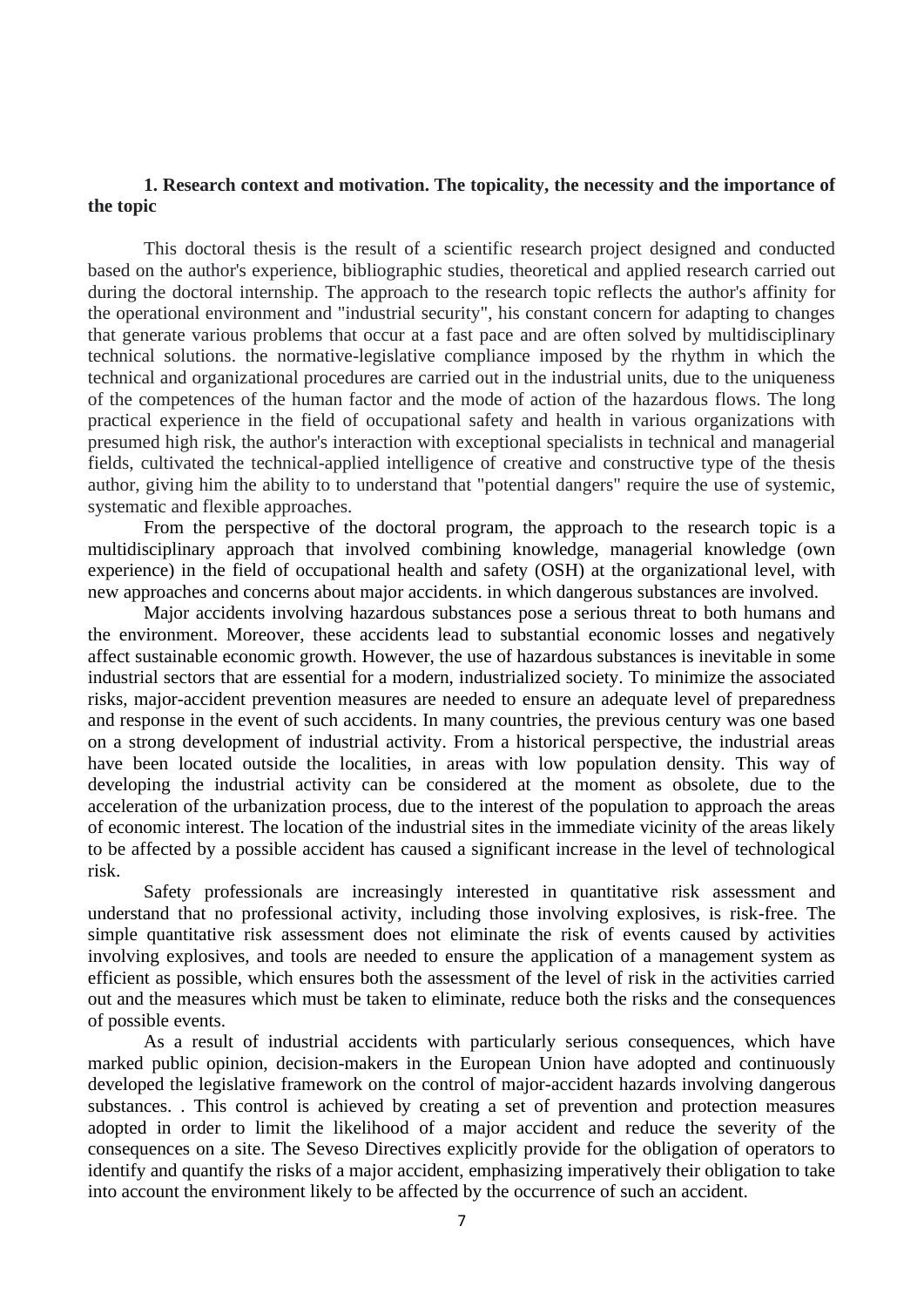**The purpose** of an effective safety management system is both to implement the legal requirements for the prevention of major accidents, but also to succeed, if such accidents occur, through the actions taken, minimizing their impact and magnitude. The major accident prevention policy must be compatible and integrated with the general policy of the organization but also with the policies of other branches of management, such as quality or environmental management. This policy must be based on the principles of preventive action and the concept of sustainable development so that technical security measures are also economically feasible, but also prevent and limit the possible negative consequences of the use of hazardous substances, both on the health of the population but also on the environment. According to the definition, "major accident" means "an adverse phenomenon, such as major emissions, fire or explosion, resulting from uncontrolled events during the operation of an objective covered by the presence of the Directive and which seriously endangers human health and / or the or late, inside or outside the target, involving one or more hazardous substances ". Thus, at present, it is more and more admitted and recognized that the vast majority of industrial accidents have as a fundamental cause the faulty way in which the management is carried out at the level of economic operators.

For the prevention of industrial accidents at source, it is particularly important that this type of measure is part of the company's policy. In this sense, this prevention policy must be more than a simple statement of intent of the management at the highest level (top management). The company must ensure that the policy is implemented and that a high level of protection is ensured by implementing all necessary measures (not only technical, but also those concerning the organizational structure and management of the company) to achieve this objective. Risk assessment is a structured procedure for the qualitative and / or quantitative assessment of the level of risk generated by hazard sources identified in installations. The purpose of the risk assessment is to provide the information needed to make a decision.

It is increasingly recommended that the processes of identification, assessment and control of risks be carried out mainly proactively rather than reactively. The implementation of technical means of protection may increase the costs, if these means are implemented after the completion of the design of a storage site or after its construction. In general, changes made at the design stage are less costly and more efficient than those made later, which fully justifies the start of the risk analysis and assessment process at this stage.

*The need and importance* of optimizing the management of major risk specific to critical infrastructures in the field of explosives for civil use, resides for the following reasons:

i. major accidents on an industrial site are explosions, fires and emissions of toxic substances. The consequences of such accidents can be serious, even catastrophic, they generally materialize in human losses, the "ecological" damage to the natural environment and damage to property;

ii. risk quantification involves identifying the potential for failure of the various components of the system, which can be achieved by constructing accident sequences in the systems in which explosives are used or stored. This approach can be used to support competent authorities in assessing the relative level of safety and to highlight the importance of introducing additional safety measures in industrial facilities and sites where explosives are used and which are subject to the Seveso Directive;

iii. the analyzed system must be examined starting from the initiating events to determine which of these possible initiating events are also physically possible. For each of these initiating events, in order to increase the level of safety and security, additional safety measures and / or support measures have been identified that can be introduced in the system. For each accident sequence, the safety measures that may or may not be introduced in the system to be analyzed have been ranked, thus providing a system of trees specific to the accident sequences;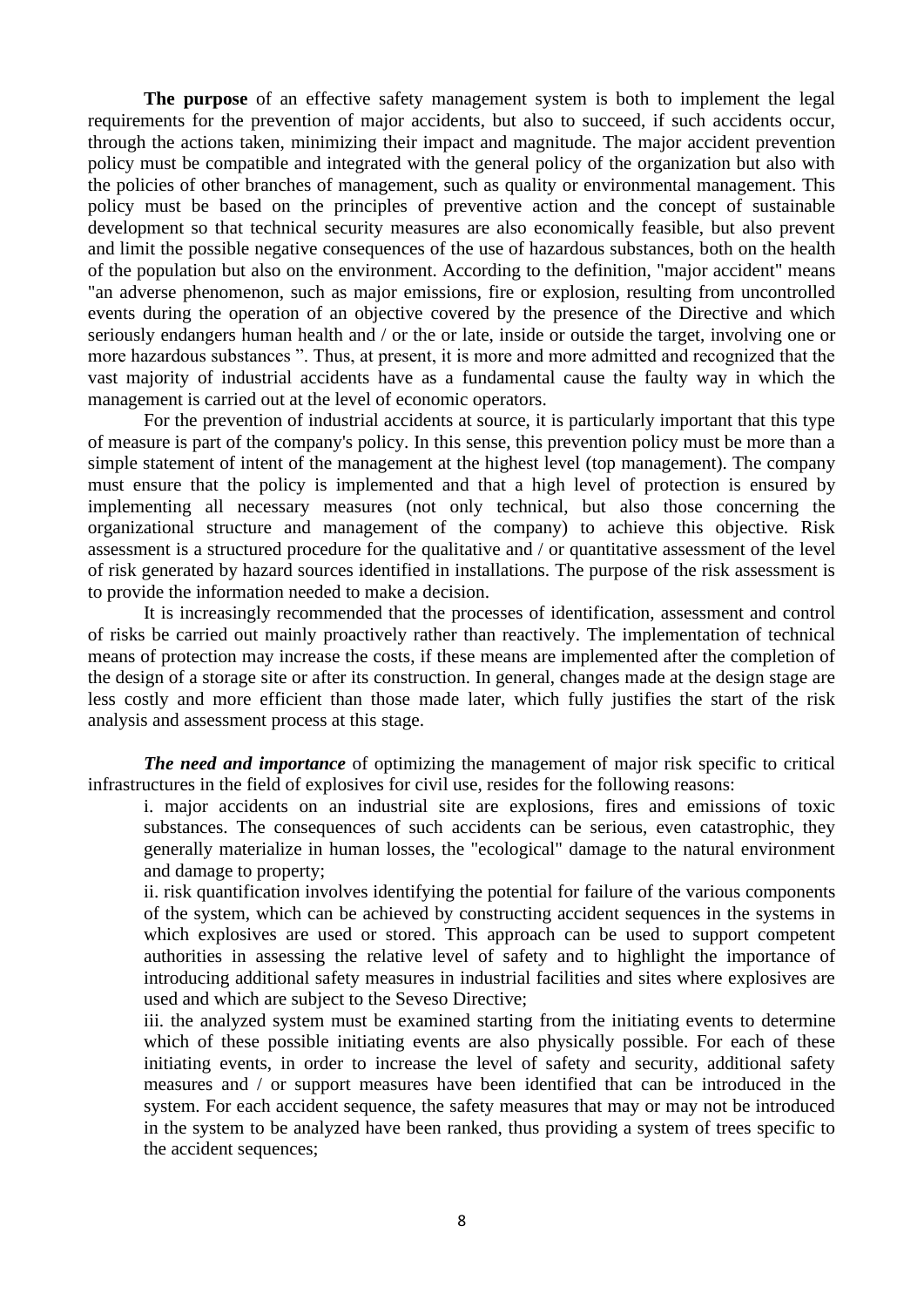iv. the methodology of analysis, assessment and classification of major accident hazards (explosion) in the case of explosives depots, allews the quantification of possible effects on neighborhoods and human healt, including the delimitation of emergency planning areas ;

v. the criteria have been established for the elaboration of a specialized computer application that can be an analysis tool from the design phase of a warehouse, but also a tool that can be used to quickly identify the existing risks on a site and the measures security measures that can / should be implemented;

vi. you. the use of a specialized application by the institutions responsible for the authorization of explosives depots would allow a much more applied analysis of the security level of the site. This practical analysis allows the authorization of economic agents with activity in the field to be made on the basis of the real and concrete situation, given that, at present, this authorization is based mainly on fairly general documents, without allowing an analysis. detailed security requirements that should be met for the safe operation of a warehouse;

vii. are you coming. the use of a computer application in the field of explosion risk management at explosives depots for civil use allows to ensure the necessary premises for the elaboration, in objective and specific conditions, of the necessary documents for these types of technical infrastructures, from their design phase and quantification of the degree of damage to the analyzed locations but also to the areas that are located in their vicinity;

viii. the computer application is a viable solution to solve the problems in the field of major risks specific to technical infrastructure for storage of explosives, which can help perform a quick analysis of the site, to impose conditions prior to construction of the objective in its design phase;

ix. the results provided by the application can bring important and real benefits to economic operators who have technical infrastructures for the storage of explosives for civilian use. The results of the application analysis can be used as a basis for choosing policies, procedures and operations at such industrial sites and issuing recommendations to achieve pre-established performance levels in the area of total security.

The arguments presented above support and emphasize the importance, necessity and opportunity of scientific research dedicated to optimizing the management of major risk specific to critical infrastructures in the field of explosives for civil use, the results of which can be used by those involved in this activity.

#### **2. Objectives of doctoral research**

The **general objective** (**GO**) of the doctoral research was to define a methodological approach and specific application tools to identify, formalize and structure the applicable security requirements for reducing or eliminating risks in explosive storage sites. The intended result consists in the elaboration and integration of more or less formalized tools, including in the form of a specialized computer application, applicable by specialists working in the field of conception / design and use of explosives depots, in particular, but also in general. users of hazardous substances depots. In general, the principles established by this paper are also valid for other hazardous substances, in order to minimize the major risks associated with the operation of this category of industrial sites, through their individual, comparative and applicative analysis.

In order to achieve the general objective mentioned above, the following specific objectives have been set:

*SO 1. Carrying out a documentary study aiming at the evolution of the regulatory legislative framework regarding the control over the major accident hazards in which dangerous substances are involved;*

*SO 2. Research on the current state of the conceptual and methodological framework for addressing critical infrastructures in the field of explosives for civilian use and expand the study by*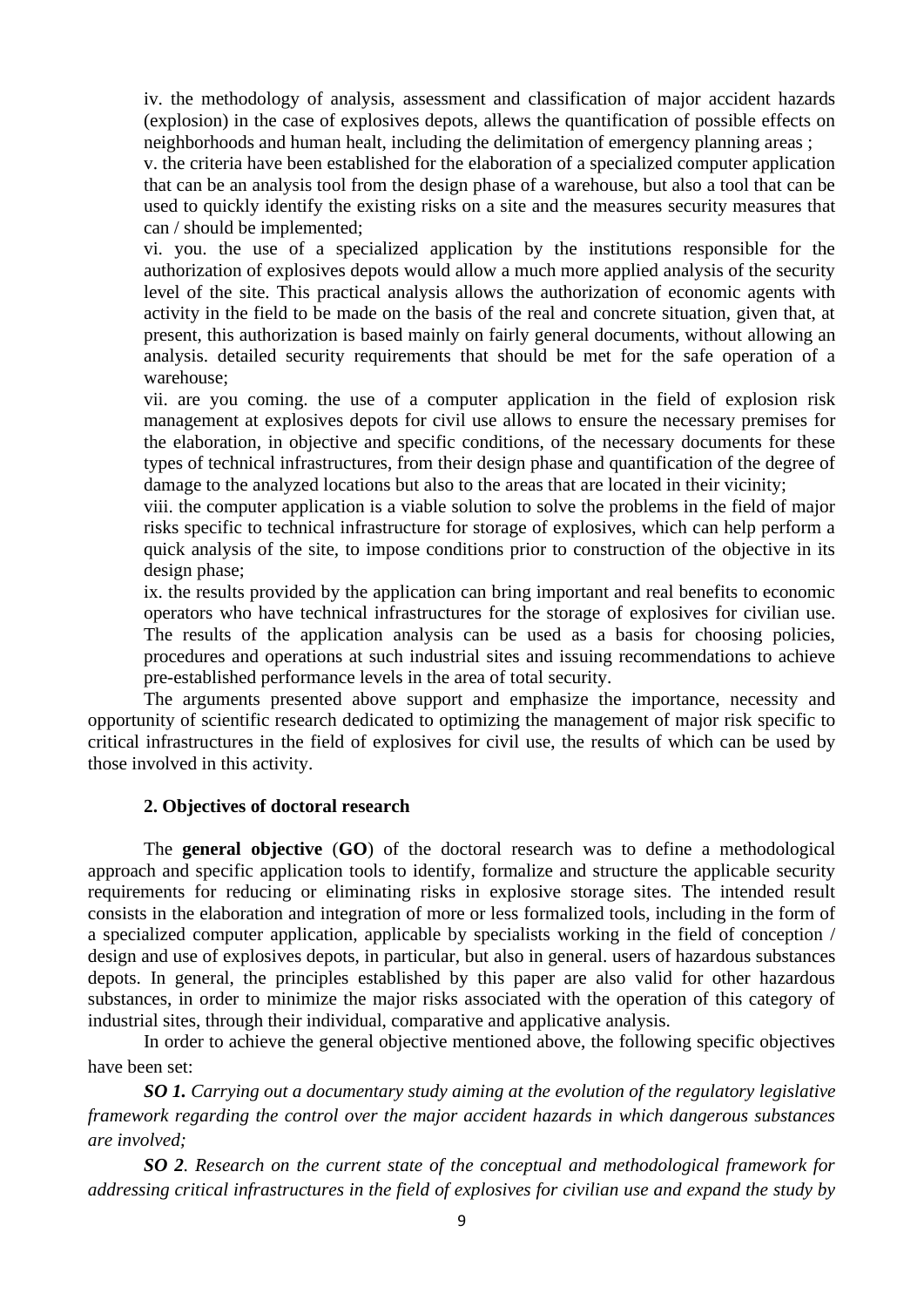*developing a synthesis on explosives for civilian use, starting from their definition, continuing with legislative aspects on storage, transport and use of explosives, technical - theoretical notions regarding the composition, characteristics and classification of explosives for civil use;*

*SO 3. Carrying out a documentary study on the current state of knowledge in the field of quantitative analysis of the risk associated with explosives deposits, based on the literature and studies conducted over time in this regard;*

*SO 4. Event Tree Analysis (SEA), focusing on how the results of this analysis can be used to take additional security measures, correlated with the analysis of all possible occurrences of the initiating events that could lead to a potential explosion ;*

*SO 5. Analysis of the security measures that could be adopted, by installing technical security barriers or by applying other measures of an organizational or other nature, so as to aim at preventing any possibility of occurrence of the already identified initiating event, and delimitation of accidental sequences, consisting of an initiating event, failures or specific successes of the functionality of protection measures, their grouping into classes (branches of the event tree) in which the sequences in a branch result in the same consequences;*

*SO 6. Elaboration of the methodology for analysis, assessment and classification of major accident hazards (explosion) in the case of explosive depots, quantification of possible effects on neighborhoods and human health and methodology for delimitation of emergency planning areas;*

*SO 7. Substantiation, development / elaboration and validation of a specialized computer application for the explosion risk management system specific to the critical infrastructures in the field of explosives for civil use.*

**3. The logic of research development and the brief description of the structure and content of the thesis**

#### **3.1. Research development logic**

**Figure I.1.** presents in a structured way the block scheme related to the development logic of the research materialized in the doctoral thesis, in accordance with the specific objectives defined in the previous paragraph. Without being an operational scheme, the graphic representation has the role of highlighting the coherence of the studies undertaken in stages, with the gradual taking into account of the partial results obtained after each of the phases**.**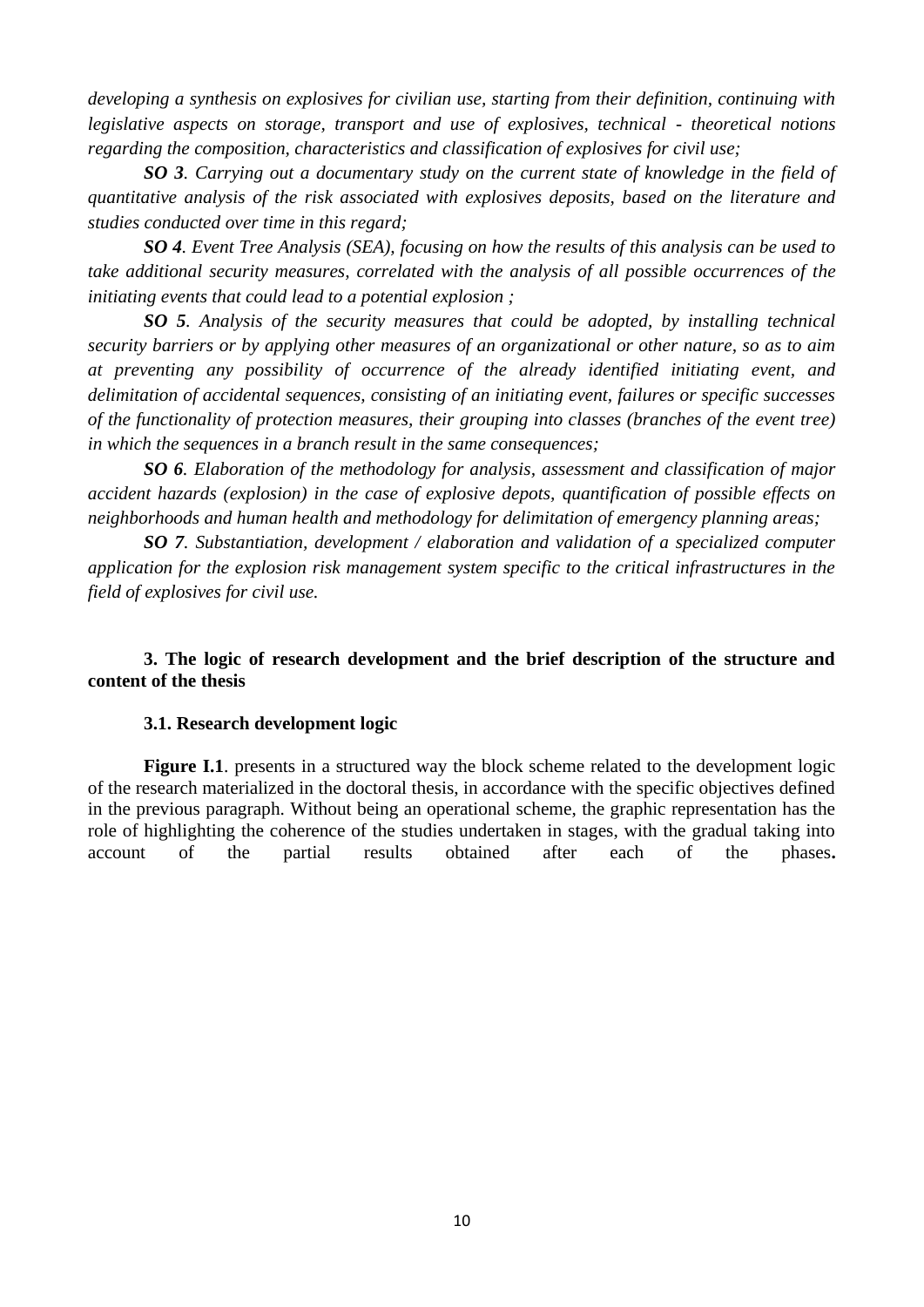

*Fig.I.1. Logical scheme for carrying out the stages of doctoral research, in correlation with the specific pre-established objective* **Cap. 7**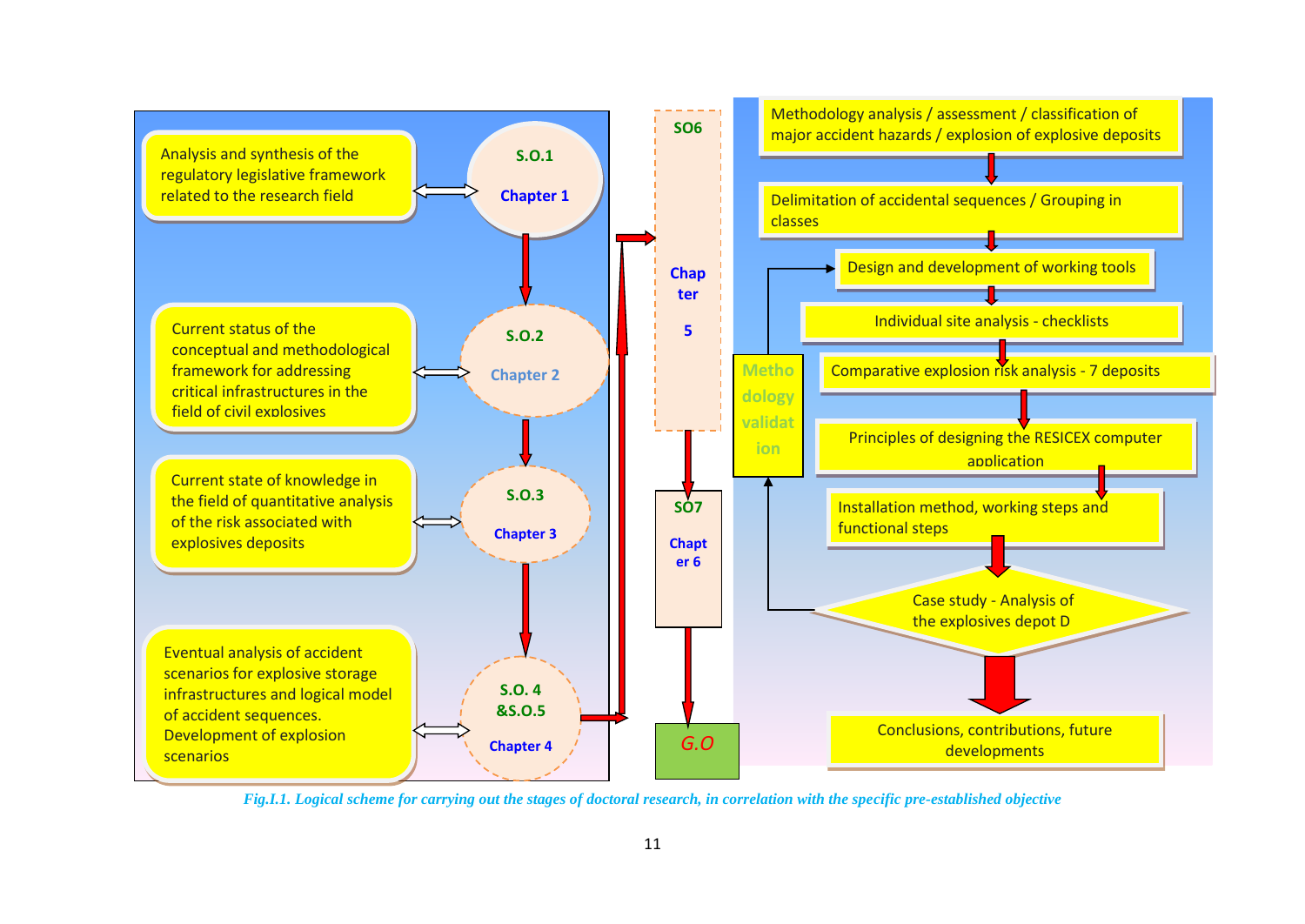#### **3.2. The structure of the doctoral thesis**

The doctoral thesis is structured on 7 chapters and includes 129 pages dedicated to the scientific approach itself and 82 pages corresponding to the 7 annexes, 89 figures, 51 tables, and 154 bibliographical references.

The paper, as it is structured on chapters, follows a gradual approach, through which each chapter presents aspects that were subsequently introduced in the design and elaboration phase of the developed analysis and the created application. The paper presents in a synthetic and systematic way the own researches, the result of the coordination of the efforts of conception, documentation and of data collection and processing.

The first part of the doctoral thesis is dedicated to the current state of the conceptual, legislative and methodological framework of major risk management specific to critical infrastructures in the field of explosives for civil use, structured in three chapters, as follows:

**Chapter 1**, entitled *"Analysis of the regulatory regulatory framework for research",* is devoted to a brief presentation of the European and national legislative framework on majoraccident hazards related to activities involving hazardous substances, including hazardous substances in the form of explosives. for civilian use. The results of the analysis carried out in this chapter are the basis for detailing the study on the assessment and reduction of risks associated with industrial sites for the storage of explosives.

**Chapter 2** *"The current state of the conceptual and methodological framework for addressing critical infrastructures in the field of explosives for civil use",* presents in the first part the concept of critical infrastructure, its definition, identification criteria, typology of risk elements and national and European infrastructure system critical. It also defines the criteria on the basis of which explosive storage sites fall into the category of critical infrastructure. The second part of the chapter presents notions of explosives for civilian use starting from their definition, continuing with the legislative aspects regarding the storage, transport and use of explosives. In the final part are presented technical - theoretical notions on the composition, characteristics and classification of explosives for civilian use.

**Chapter 3** *"Current state of knowledge in the field of quantitative analysis of the risk associated with explosive deposits"* - this chapter presents several researches carried out over time in the field of explosive risk associated with explosive deposits, according to different approaches, in which the approach based on the study of explosion-resistant structures, the severity of the effects of the explosion, the approach based on numerical models, the approach based on the dynamics of the explosion propagation in the air and underground, the consequences of the explosion or its effects on the ground and surface. based on the evaluation of the system according to its components, finally presenting some procedures for quantifying the risks used in this research.

The second part of the paper, structured on three chapters, presents its own theoretical and applied contributions with the character of originality of the doctoral research, as presented below:

**Chapter 4** entitled *"Eventual analysis of accident scenarios for explosive storage infrastructures and the logical model of accident sequences. The development of explosion scenarios "* is largely an original contribution to the originality of the doctoral research and addresses the analysis of event trees (AAE), with an emphasis on how the results of this analysis can be used to adopt additional measures. security. The first stage of the quantified risk assessment for explosives deposits requires a complete analysis of all the possibilities of the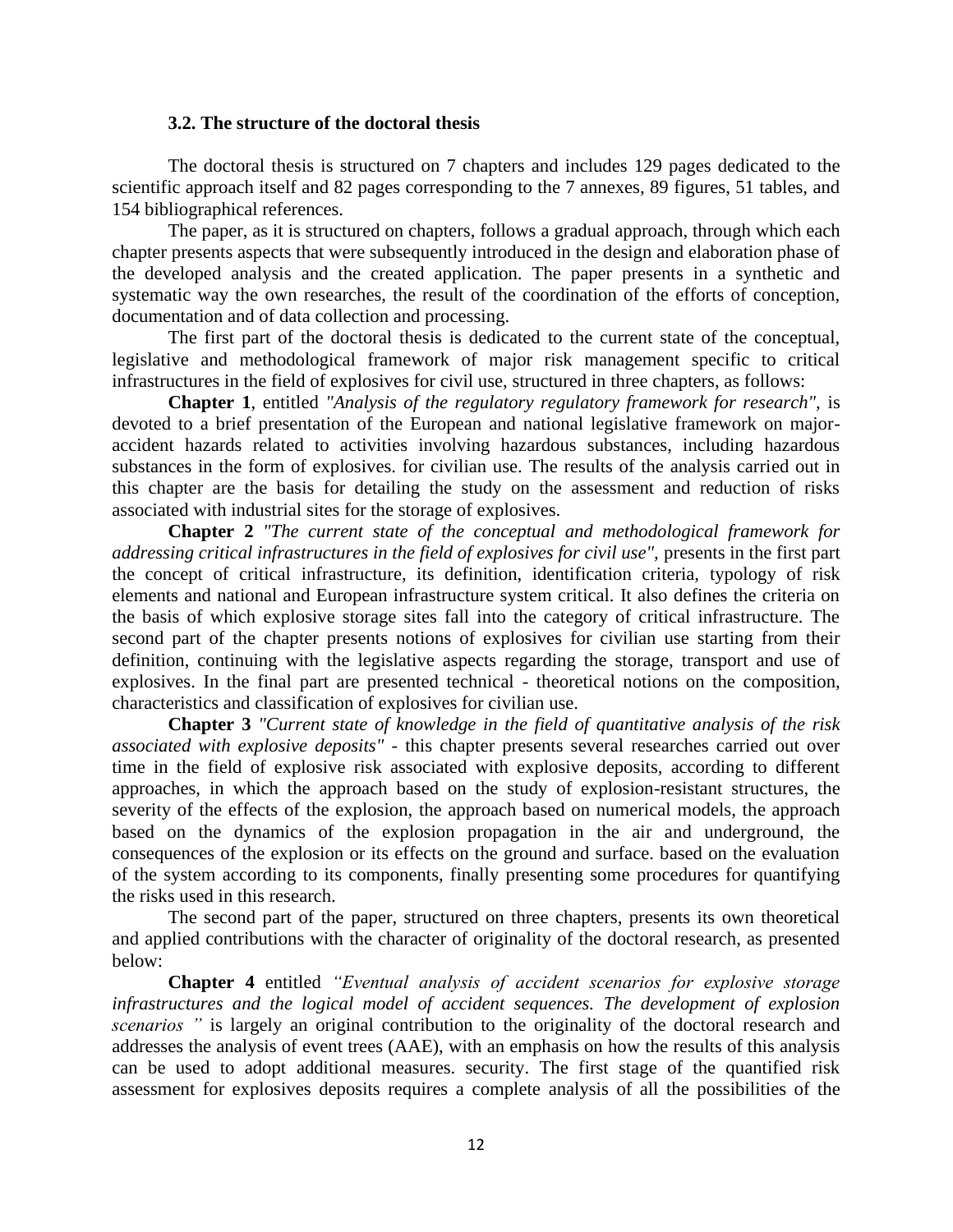initiating events that could lead to a potential explosion, materialized either by detonation or by explosion or the combination of these two types of explosive phenomena. Next, the security measures that could be adopted are analyzed, by installing technical security barriers or by applying other measures of an organizational or other nature, so as to aim at preventing any possibility of occurrence of the already identified initiating event. Accidental sequences are delimited, consisting of an initiating event, failures or specific successes of the functionality of the protection measures, including here the human responses (operator intervention). Next, the accidental sequences are grouped into classes (branches of the event tree) in which the sequences in a branch result in the same consequences. Finally, the possible occurrence frequency for each of the accident sequences (scenarios) is calculated and the value of the risk level is determined by corroborating the frequency with the severity of the consequences of the explosion, according to a methodology developed based on the principles of the safety barrier analysis method. LOPA), adapted to be able to ensure a better delimited classification of risk levels.

**Chapter 5**, entitled *"Experimental research on the risk of explosion generated by explosives for civilian use in industrial sites for the storage of explosives"* is also a large part of the original personal contribution of doctoral research and presents the methodology of analysis, evaluation and classification of major-accident hazards (explosion) in the case of explosives depots, quantification of possible effects on neighborhoods and human health, also in this chapter being presented the methodology for delimiting emergency planning areas. Further, for the comparative analysis of the explosion risk generated by explosives for civil use in industrial sites for the storage of explosives, checklists were developed to identify the technical and / or organizational safety measures applied to each of the analyzed deposits, next step performing an individual analysis of storage sites, based on checklists. At this stage of the work, based on the checklists presented, a number of 7 sites for the storage of explosives in Romania were verified. In the final part of the chapter, based on the data collected during the individual analysis, a comparative analysis of the risk of explosion generated by explosives for civil use in the 7 industrial sites for storage of explosives mentioned above was performed, drawing specific conclusions for each of the possible factors. triggers analyzed, the data being included in comparative centralized tables for each of these triggers. In these comparative tables, the trees of events corresponding to the analyzed factor were presented and, after the risk level assessment, the results of this assessment were centralized in the form of a diagram, which would provide a clearer picture of the risk level variation with the introduction of risk measures. previously identified security requirements.

**Chapter 6,** "*Substantiation, development and validation of the specialized computer application Resicex of the explosion risk management system specific to critical infrastructures in the field of explosives for civil use"* has a complex structure and also constitutes its own contribution, with originality of doctoral research. This chapter sets out the criteria for developing a specialized IT application, which can be an analysis tool from the design phase of a warehouse, but also a tool that can be used to quickly identify existing risks on a site and of the security measures that can / should be implemented.

This application, hereinafter referred to as RESICEX (Explosive Risk Specific to Critical Infrastructure in the Field of Explosives for Civil Use), was developed, based on the established criteria, the paper presented the design principles, installation steps and operation of the application, after which, in the final part of the paper, used the application to conduct the case study for an explosives storage site.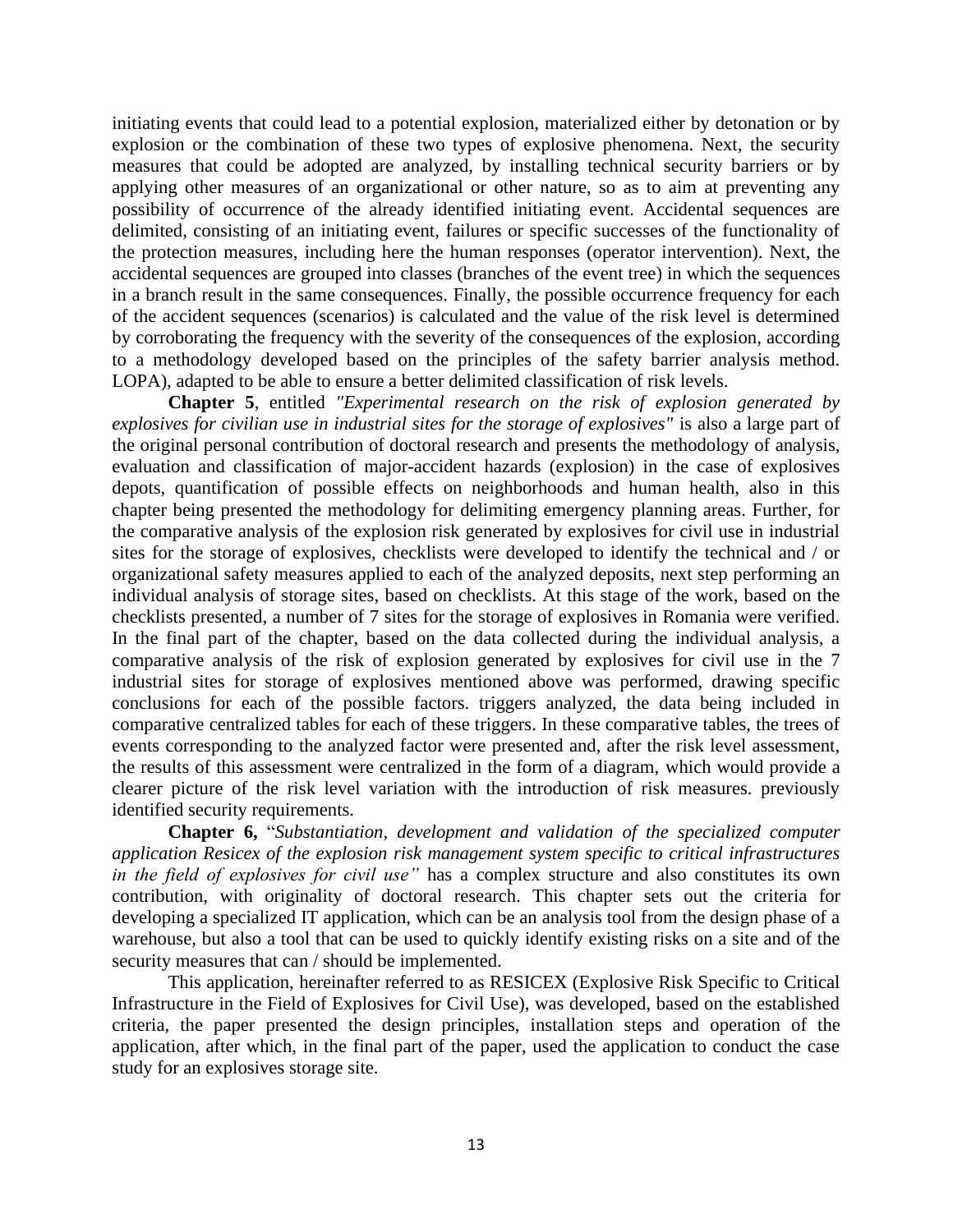In the last part of the paper, **Chapter 7** *"Conclusions, contributions and future research directions*" are presented the main aspects of the study and analysis of concepts, methods, phenomena, applications and results obtained. The presentation of the personal contributions in the field of the topic studied in the doctoral thesis is structured on the 2 components, theoretical contributions, respectively applied contributions, a special attention being paid to the way in which they can be implemented and capitalized. The main areas of research in which future efforts should be directed to reduce the risk of explosion from civilian explosives in industrial explosive storage sites have also been identified.

#### **4. The degree of complexity and novelty of the research**

**The novelty** of the paper derives from the procedural approach, gradual, based on the latest theories, knowledge, principles and hypotheses in the field of risk management, in a form that allows understanding the concepts and phenomena and analysis of different types of risks associated with systems technical / labor investigated. The degree of novelty of this doctoral thesis stems from the fact that at the beginning of the study, the author did not have predefined / predetermined opinions about the emerging framework of research development. As a result, the study was planned in a way that allowed the selected and applied methods as well as the data collected to define the nature of the relationships between the elements, parameters and significant factors. Thus, this thesis can be considered more as an exploratory study than a confirmatory study, as it aims to define the possible relationships in the most general form and then allow multivariate techniques to estimate the relationship (s) that are decisive for the development of solutions. The working methodology proposed in chapters 4 and 5 and the computer application RESICEX presented in chapter 6 can be appreciated as a novelty at national level. The issue of the thesis was structured so that the scientific novelty character and the practical and applicative value of the paper result from several elements, highlighted in the final chapter.

**The degree of complexity** is derived from the very importance of the national and international legislative context, the nature of the systems and risks addressed as well as the dynamics of the evolution of scientific research in the field of OSH and the prevention of risks of major accidents. Given the intrinsic nature of the systems approached, the importance of the legislative, normative and regulatory context, the accelerated information explosion, as well as the evolution of scientific progress in the field, for the conceptualization of the system and the theoretical substantiation of the models used. industrial engineering, occupational safety and health, industrial safety, industrial management, legislation, probability theory, computer science, etc.), which gives the doctoral thesis a certain interdisciplinary and multidisciplinary character necessary to meet the specific objectives of the research.

#### **5. Personal contributions**

From a scientific point of view, the original contributions are reflected by the results of research obtained in different stages of the doctoral program and which have been described in the doctoral thesis as follows. This doctoral thesis describes original tools and solutions to support specialists involved in the explosion risk assessment specific to industrial sites for the storage of explosive materials and other factors interested in fulfilling the obligations under national legislation on risk minimization.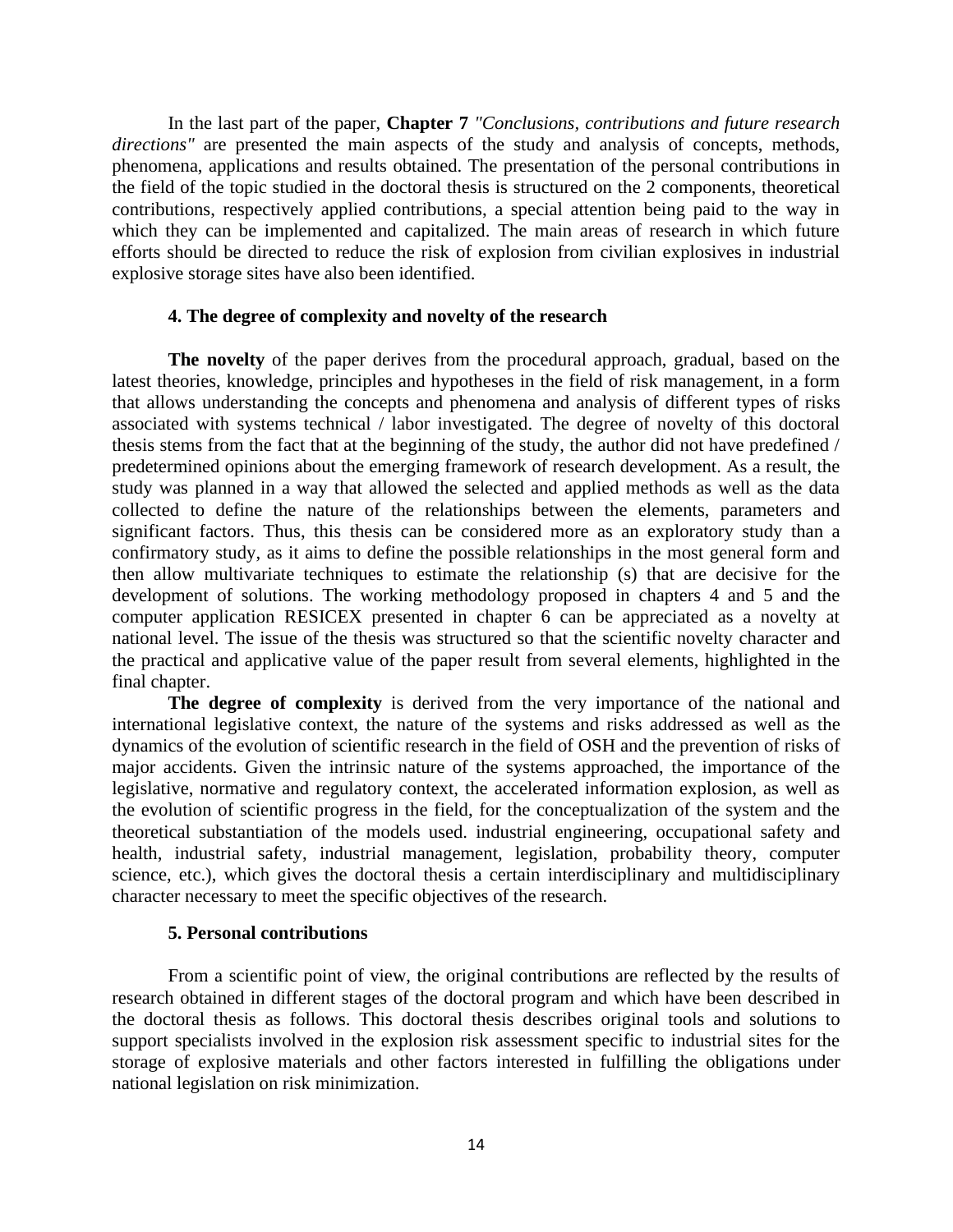I consider that the theoretical foundations and the methodological and applied tools that I developed during my doctoral internship, summarized below, are original contributions in the field of research aimed at increasing the level of security in industrial sites where activities are carried out with explosives. Personal contributions in this field include both theoretical and practical aspects.

#### *A. From the point of view of the bibliographic researches and the analysis of the current state of the approached topic:*

A.1. Carrying out in-depth research aimed at evolving the regulatory regulatory framework for the control of major-accident hazards involving dangerous substances;

A.2. Carrying out a documentary study aiming at the current state of the conceptual and methodological framework for approaching the critical infrastructures in the field of explosives for civil use;

A.3. Carrying out a documentary study on explosives for civilian use starting from their definition, continuing with the legislative aspects regarding the storage, transport and use of explosives, technical - theoretical notions regarding the composition, characteristics and classification of explosives for civilian use;

A.4. Carrying out a documentary study on the current state of knowledge in the field of quantitative analysis of the risk associated with explosives deposits, based on the literature and studies conducted over time in this regard;

A.5. The objective of developing a methodology directly applicable to non-experts required and required that the documentary study in the literature focus primarily on the provisions of applicable law and applicable security standards, which was met in a timely manner. quasi-exhaustive;

A.6. The bibliographic references reflect a constant concern for the most relevant research in the field of occupational safety and health, focusing on the specific field of security of industrial explosive storage sites, proving a special interest in keeping the information up to date.

#### *B. From the point of view of setting specific research objectives:*

B.1. Identification, based on the analyzes performed, of the difficulties and problems relevant for the specific aspects related to the management of the risks generated by the storage of explosive materials;

B.2. Detecting the specific objectives and clearly establishing the directions of action for achieving the intermediate objectives circumscribed to the theme of the paper based on carefully selected criteria;

B.3. Identifying the possibility of developing a computer application, accessible to users without advanced knowledge in the field of computer science, as a way to facilitate the implementation of applicable preventive measures.

#### *C. From the point of view of theoretical contributions*

The significant theoretical contributions included in the doctoral thesis are the following:

C.1. Brief description of the evolution, structure and content of the national and Community legislative framework on the evolution of the regulatory legislative framework on the control of major-accident hazards involving dangerous substances;

C.2. Carrying out a documentary study aiming at the current state of the conceptual and methodological framework for approaching the critical infrastructures in the field of explosives for civil use;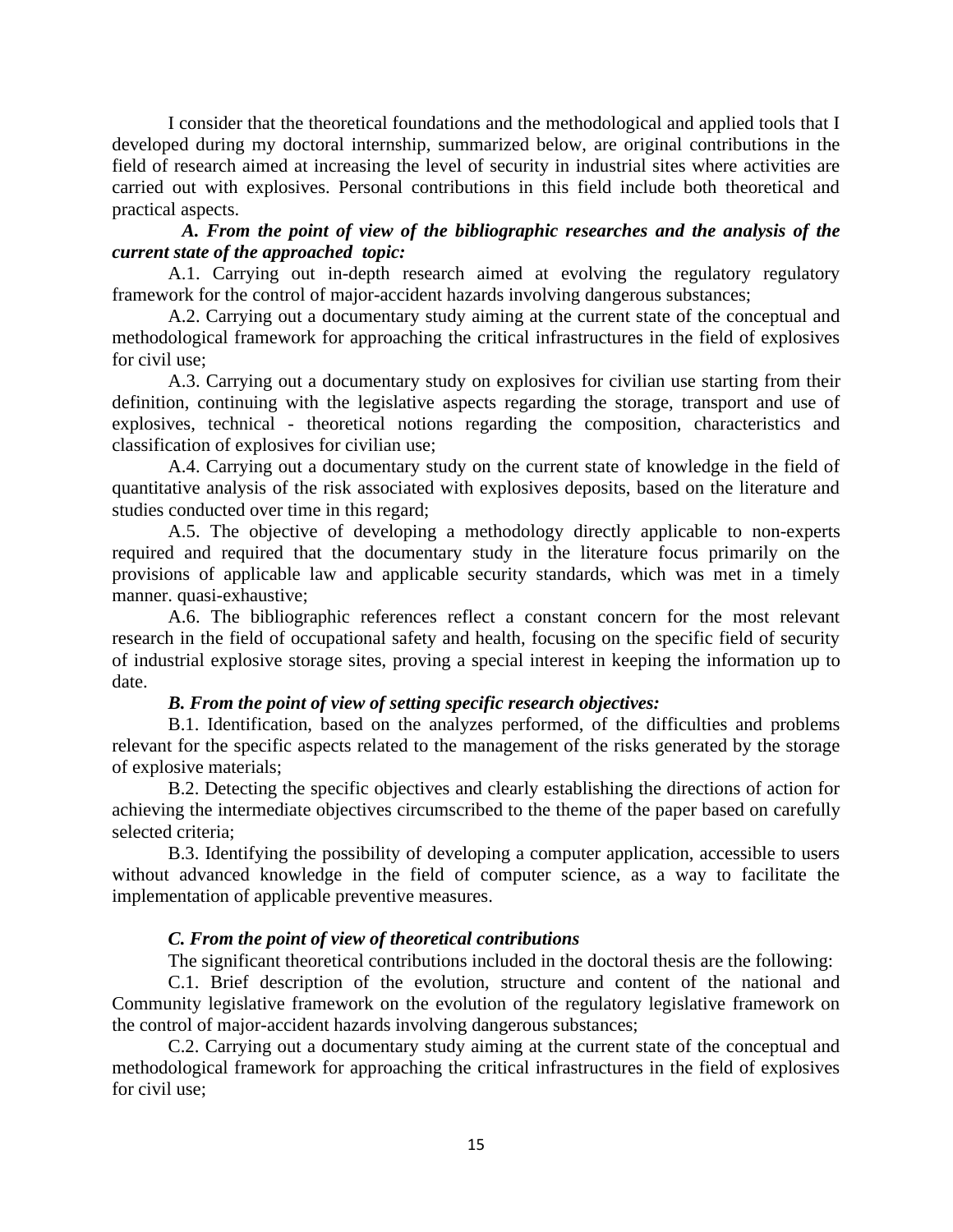C.3. Elaboration of a bibliographic study on explosives for civil use starting from their definition, continuing with the legislative aspects regarding the storage, transport and use of explosives, technical - theoretical notions regarding the composition, characteristics and classification of explosives for civil use;

C.4. Highlighting the current state of knowledge in the field of quantitative analysis of the risk associated with explosives deposits, based on the literature and studies conducted over time in this regard;

C.5. Synthesis of the results of fundamental and applied research, as well as of the experience of nationally and internationally recognized specialists in the field of industrial safety, regarding the general objectives and main stages of the risk analysis and assessment approach, required input data, types of results obtained and algorithms used to quantify the level of risk;

C.6. Integrative approach to preventive and restrictive safety measures, in relation to the influence that may be exerted by the hazards associated with industrial sites for the storage of explosives;

C.7. The objective need to control the occurrence and materialization of occupational risks to which any economic organization is exposed, has led to the emergence of a new branch of scientific management: risk management, which also integrates the risk to safety and health at work. In this context, the systematic approach of the research topic was made from the perspective of providing a useful tool to support the implementation of specific legislation in the field, given the efficient use of human, material and financial resources, which are always crucial constraints for employers;

C.8. Carrying out the analysis of deposits by the event tree method (SEA), with an emphasis on how the results of this analysis can be used to adopt additional security measures, in this regard analyzing all possibilities a potential explosion;

C.9. Delimitation of accidental sequences, consisting of an initiating event, failures or specific successes of the functionality of protection measures, grouping them into classes (branches of the event tree) in which the sequences in a branch result in the same consequences; elaboration of the methodology for analysis, assessment and classification of major accident hazards (explosion) in the case of explosives depots, quantification of possible effects on neighborhoods and human health and methodology for delimitation of emergency planning areas;

C.10. Elaboration of the working methodology for the comparative analysis of the explosion risk generated by explosives for civil use in industrial sites for storage of explosive materials, identification of the stages of analysis of storage sites, design and development of working tools of the methodology;

C.11. Establishing the development criteria and design principles of a specialized computer application that can be an analysis tool from the design phase of a warehouse, but also a tool that can be used to quickly identify risks on a site and measures which can / should be implemented.

#### *D. In terms of practical and applied contributions:*

Practical and applied contributions consist of the following:

D.1. Identify and analyze all possible occurrences of initiating events that could lead to a potential explosion at an explosives storage site;